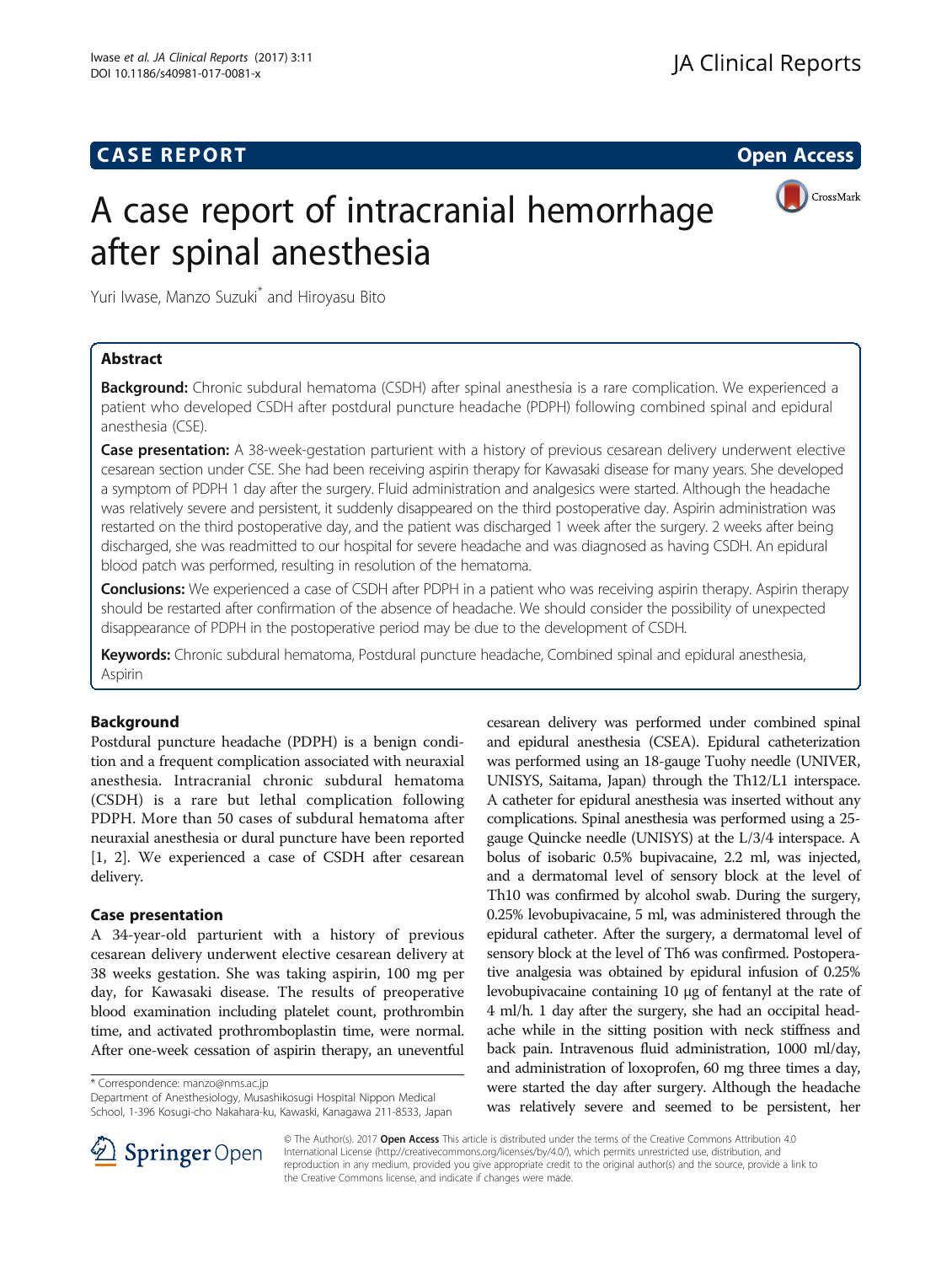headache suddenly disappeared on the third postoperative day. The patient recovered and she could walk around the ward on the fifth postoperative day. Administration of aspirin was restarted on the third day after the surgery by her obstetrician, and the decision to restart aspirin therapy was not based on disappearance of PDPH but just on their routine procedure. 1 week after the surgery, the patient was discharged from the hospital without significant symptoms.

2 weeks after hospital discharge, she presented to the emergency room with a severe headache, the severity of which was not related to her position. She complained that light headache had reappeared 3 days after being discharged, and the headache worsened over the next 10 days. Computed tomography (CT) showed an ipsilateral chronic subdural hematoma (Fig. 1). The patient was admitted to the hospital and aspirin therapy was stopped. While she had been staying in bed in the hospital, she complained of having a light headache without neurological deficits. After one-week cessation of aspirin administration, an epidural blood patch was performed. Surgical resection of the hematoma was scheduled as a back-up plan in case her headache became severe or neurological symptoms developed. During injection of 15 ml of blood in the L4/5 interspace using an 18-gauge Tuohy needle, she complained of light headache, which disappeared 1 h after the procedure. She was told to stay in bed for 1 week after the epidural blood patch. One week after the procedure, CT showed resolution of the hematoma (Fig. 2). Administration of aspirin was restarted 9 days after the procedure. The patient was discharged from the hospital 13 days after the procedure. The patient has not developed any further symptoms.

### Discussion

We experienced a patient who developed CSDH after combined spinal and epidural anesthesia for cesarean





Fig. 2 1 week after epidural blood patch was performed, computed tomogram shows resolution of the subdural hematoma (arrow)

delivery. She developed a headache 1 day after the surgery which was suspected as being PDPH since she also had neck stiffness and back pain. However, the possibility of acute subdural hematoma soon after the surgery remained. Macon et al. [\[3](#page-3-0)] stated that a headache that persists and is more severe than PDPH may be due to acute subdural hematoma. Yildirim et al. [\[4](#page-3-0)] reported a patient with acute subdural hematoma that had been misdiagnosed as eclampsia. The development of an acute subdural hematoma soon after delivery presents a very fast time course and results in coma [\[4](#page-3-0)–[6](#page-3-0)]. In the present case, although her headache was relatively severe and seemed to be persistent, it disappeared suddenly on the third postoperative day. This time course including temporal improvement of the headache suggested that the headache was not due to development of acute intracranial hemorrhage soon after the surgery, but that it was due to dural puncture.

Many case reports suggested the mechanism of the development of CSDH following PDPH [\[1](#page-3-0), [2](#page-3-0), [7](#page-3-0)]. Some reports suggested that temporal disappearance of headache or a fatal outcome was due to development of a hematoma [[2, 4](#page-3-0)]. Leakage of cerebrospinal fluid (CSF) from a dural hole leads to reduced volume of CSF and results in a decrease in intraspinal and intracranial pressure. The change in cerebrospinal dynamics induces caudal movement of the spinal cord and brain which results in stretching of the dura, cranial nerve, and bridging vein, which in turn causes headache and bleeding from the vein [\[7](#page-3-0)]. The increase in intracranial pressure by the progression of intracranial hematoma may compensate the decrease in intracranial pressure by spinal fluid leakage. The unexpected disappearance of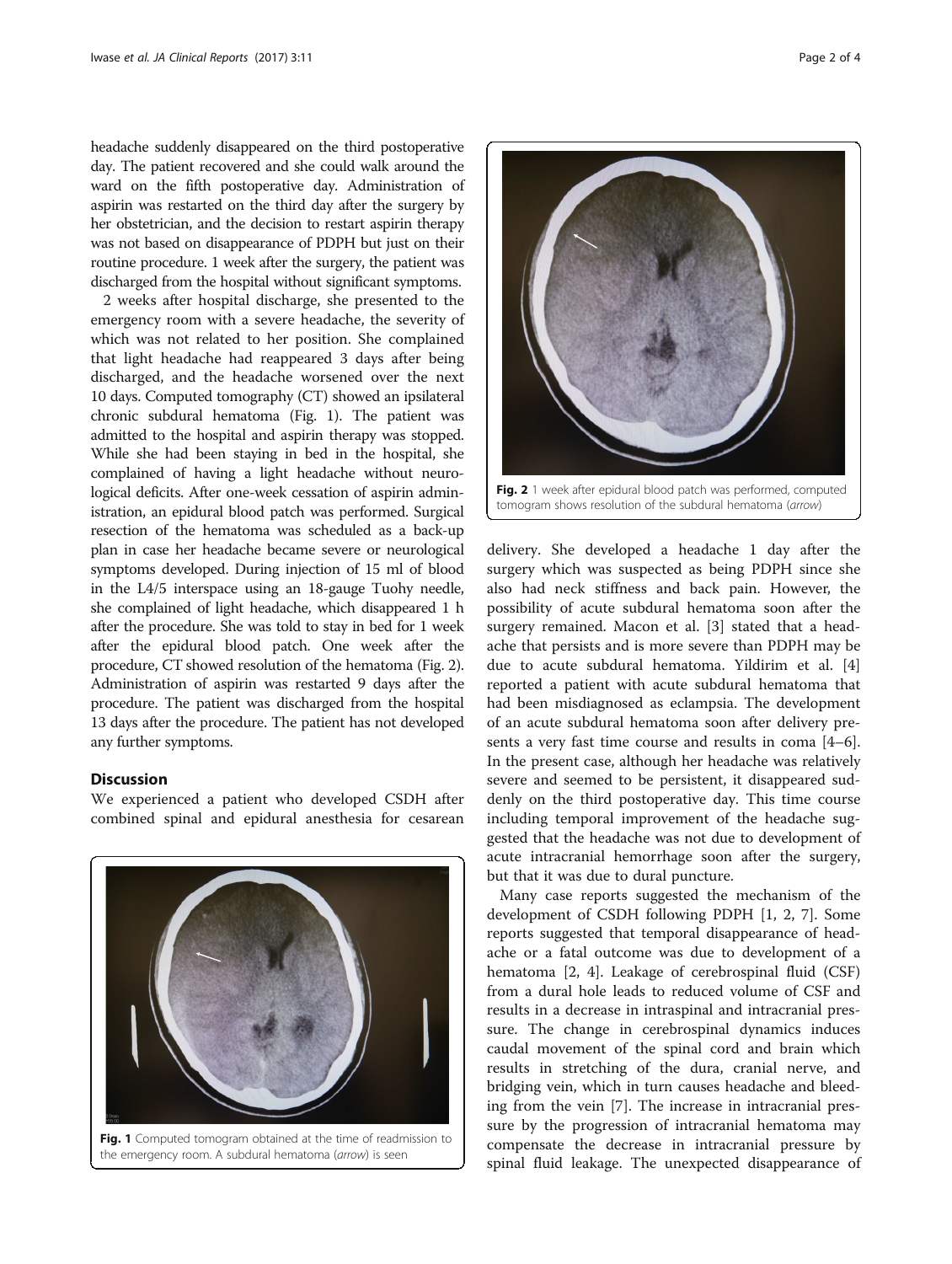PDPH in the present case may have been due to progression of the formation of an intracranial lesion. Nakannuno demonstrated that 40% of case in CSDH after PDPH presented the time course which includes temporal disappearance of headache such as present case [[1\]](#page-3-0).

In several cases, administration of antiplatelets or anticoagulants had been suspected to be related to the development of PDPH [[8](#page-3-0)–[10\]](#page-3-0). Landman et al. [[9\]](#page-3-0) reported a case of CSDH in a patient who had self-administered aspirin and caffeine for the treatment of PDPH. There are two case reports of CSDH after improvement of PDPH in patients who received heparin infusion for thromboprophylaxis [[10](#page-3-0), [11](#page-3-0)]. In a parturient who developed CSDH after PDPH following cesarean delivery, the physicians hesitated in administering an epidural blood patch because she had thrombocytopenia due to HELLP syndrome [\[12](#page-3-0)]. In the present case, the patient had been taking aspirin for Kawasaki disease, and aspirin administration was restarted on the third postoperative day. Meta-analyses that examined both the primary and the secondary benefits of aspirin indicated that the risk of intracranial bleeding increased in a trial examining the primary benefit of aspirin in preventing cardiovascular disease, whereas the risk of intracranial bleeding did not increase in a trial that demonstrated the secondary benefit of aspirin in preventing cardiovascular disease [[13](#page-3-0), [14](#page-3-0)]. In healthy women, administration of aspirin does not increase the risk of intracranial bleeding [[15](#page-3-0)]. One article that estimated the pooled relative risk of intracranial bleeding, demonstrated that long-term administration of aspirin increased the risk of intracranial bleeding, although the risk was still small [[16](#page-3-0)]. However, among patients who developed intracranial bleeding, patients who had been taking aspirin possessed high mortality [[17](#page-3-0)]. In the present case, even though the patient's headache had improved at the time of restarting aspirin therapy, there remained a possibility that the improvement was a result of compensation of intracranial hypotension by the formation of a hematoma, and administration of aspirin may have worsened the degree of bleeding. Even though administration of aspirin may not have been the direct cause of the development of bleeding because aspirin was not administered in the perioperative period, the development of an antiplatelet effect may have contributed to the development of the hematoma. In the presence of intracranial hypotension, patients who are taking aspirin may be at high risk for intracranial bleeding.

In the present case, epidural blood patch was administered for the treatment of CSDH. Various treatments for CSDH after PDPH have been reported including observation, surgical resection of the hematoma, epidural blood patch, or both surgical resection and epidural blood patch [[7, 8, 18, 19](#page-3-0)]. The treatment plan is decided according to

the patient's neurological symptoms and the size of the hematoma. In the present case, the patient complained of headache without neurological deficits, thus epidural blood patch was performed, considering surgical resection as a back-up plan. In the case of CSDH after PDPH, there is a possibility of recurrence of bleeding by only surgical drainage because the underlying cause of intracranial hypotension remains [[20](#page-3-0)].

The guidelines of the American Society of Regional Anesthesia state that aspirin administration does not have to be suspended prior to administration of neuraxial anesthesia, in cases where aspirin is self-administered [\[21](#page-3-0)]. However, this recommendation is based on the assumption that a spinal or epidural hematoma develops only around the site of spinal or epidural puncture. Although the development of CSDH after PDPH following neuraxial anesthesia is rare, it is sometimes fatal. In the present case, the timing of when to restart aspirin therapy had been decided by her obstetrician. In present case, an anesthesiologist may be better to be involved in the decision of restart in antiplatelet therapy. This case report indicates that antiplatelet and anticoagulation therapy should be restarted after confirming that the patient does not have PDPH following neuraxial anesthesia. Antiplatelet and anticoagulation therapy should also be restarted after confirming that unexpected disappearance of PDPH is not due to the development of CSDH by CT imaging.

### Conclusions

We experienced a case of CSDH after PDPH in a patient who underwent neuraxial anesthesia. The patient was receiving aspirin therapy for Kawasaki disease. She underwent surgery after cessation of aspirin therapy for 1 week. It may be better to restart aspirin therapy after confirming the absence of PDPH after surgery. We should consider the possibility of unexpected disappearance of PDPH in the postoperative period may be due to the development of CSDH. Although incidence of CSDH after PDPH is rare, we believe that we may be better to confirm the absence of CSDH by CT before restart of aspirin therapy.

#### Abbreviations

CSDH: Chronic subdural hematoma; CSE: Combined spinal and epidural anesthesia; CSEA: Spinal and epidural anesthesia; CSF: Cerebrospinal fluid; CT: Computed tomography; PDPH: Postdural puncture headache

#### Acknowledgements

We thank Prof. Takayuki Kitamura, Department of Neurosurgery, Musashikosugi Hospital, Nippon Medical School for advice in writing manuscript.

### Funding

None.

### Availability of data and materials

Not applicable.